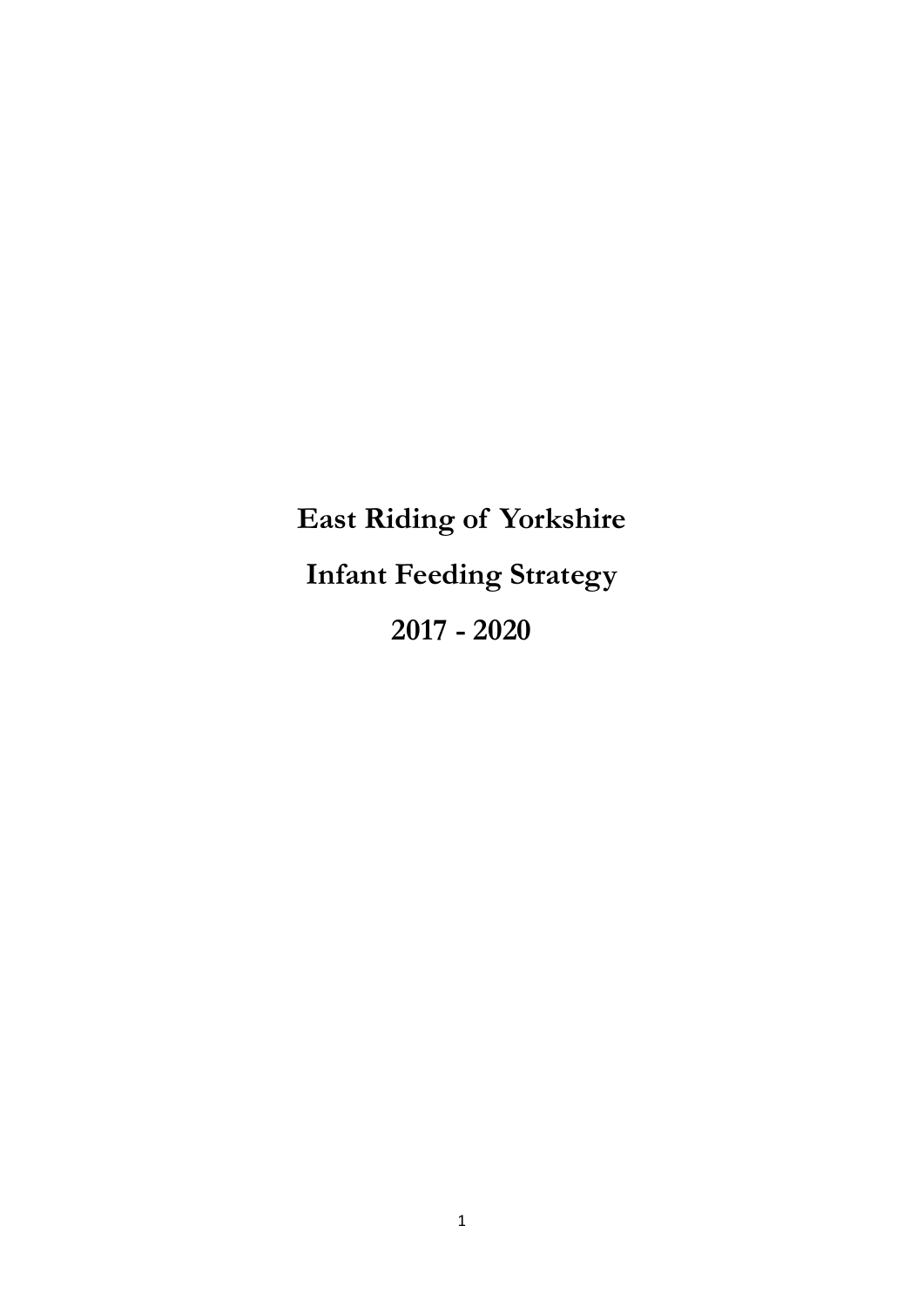#### **1. Foreword**

The former East Riding of Yorkshire Primary Care NHS Trust (replaced to a large extent by East Riding of Yorkshire CCG) originally developed a Breast Feeding Strategy in 2007, in consultation with partner organisations and stakeholders. The re-structuring of National Health Services in 2013, and changes to arrangements for commissioning the Healthy Child Programme, makes the production of a new strategy a timely activity.

This document is a joint strategy developed by the multi-agency East Riding Infant Feeding Strategy Group, under the leadership of the Director of Public Health. Partners are detailed in section<sub>10</sub> below.

#### **2. Executive Summary**

Breastfeeding has a key role to play in improving the health of adults and children and reducing inequalities. It protects the health of babies and mothers, and reduces the child's susceptibility to infection. Breastfeeding can make a major contribution to an infant's health and development, especially if sustained exclusively for the first six months of life. It is associated with better health outcomes for the mother and is particularly important for mothers from low income groups, who are known to be less likely to breastfeed.

Rates of breastfeeding in the UK are among the lowest in Europe.

Breastfeeding rates at initiation and at 6-8 weeks in East Riding of Yorkshire are lower than the national average though higher than the Yorkshire and Humber average. Also analysis has shown that there are significant differences between those living in the most and least deprived areas of the county.

Reasons for not breastfeeding are multifaceted and include the influence of society and cultural norms as well as clinical problems, and the organisation of health services preventing health professionals and others from supporting breastfeeding effectively. To improve breastfeeding rates a sustainable coordinated approach is needed with effective partnership working between statutory, voluntary and community services.

This strategy seeks to deliver:

- Increased rates of breastfeeding from birth, and maintenance of breastfeeding for longer
- Timely provision of information and support to assist all parents to:
	- Make an informed decision on infant feeding method
	- Have a successful infant feeding experience, whether they breastfeed or formula feed their infant
	- Develop a close relationship with their baby
- An efficient and effective collaborative model of working which is responsive to local need
- Development of a local culture which supports breastfeeding

#### **3. Vision**

Our vision for East Riding of Yorkshire is to create a culture where breastfeeding is seen as the norm and recognised as improving health and reducing health inequalities: and where agencies work collaboratively to ensure that: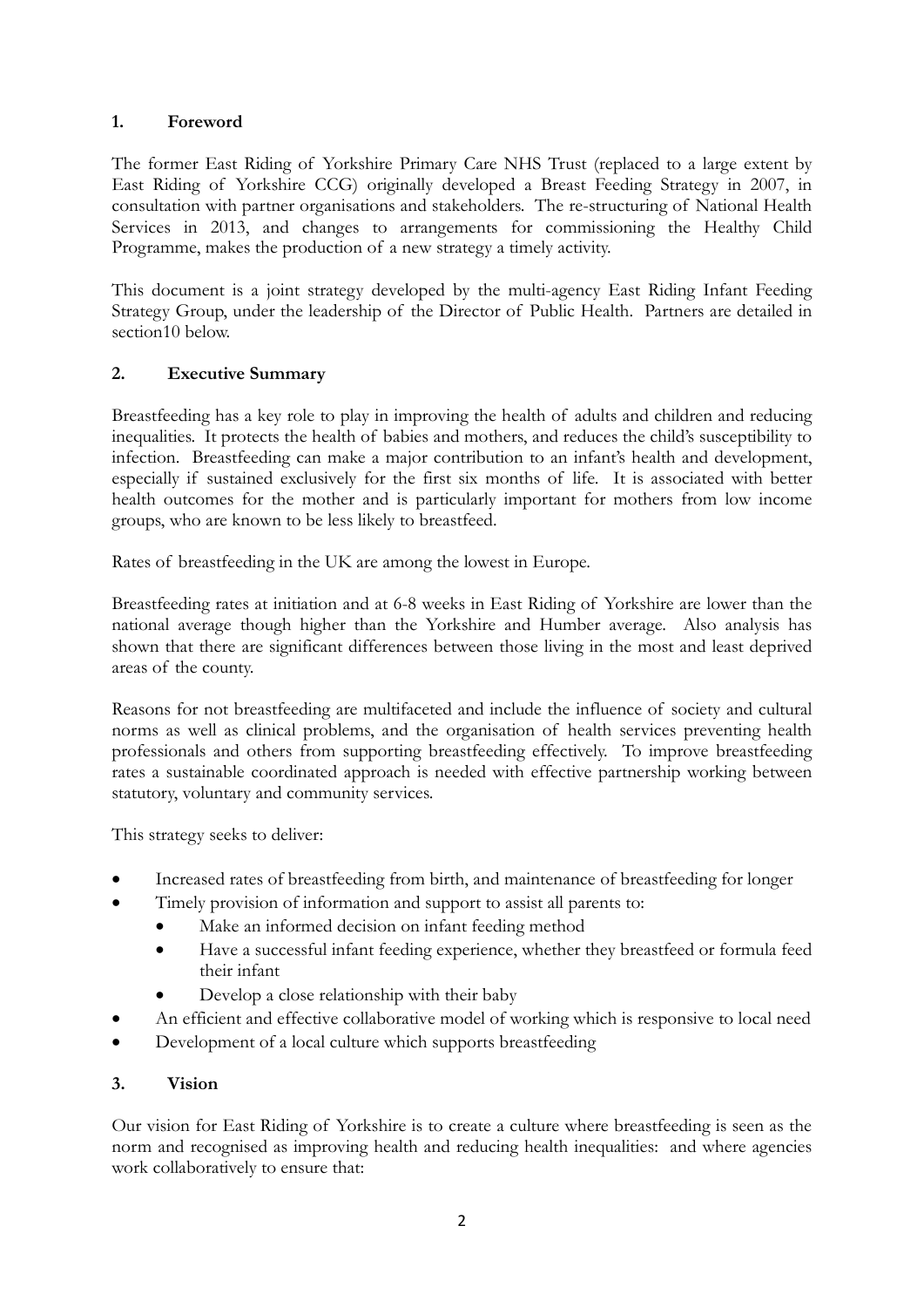- Every family is fully aware of the benefits of breastfeeding and therefore able to make an informed decision about how to feed their baby
- Every family is able to access the information, support and help they need in hospital and community settings from appropriate publicly funded and voluntary services.

#### **4. Background**

All services supporting pregnant women and new parents in East Riding of Yorkshire with infant feeding have achieved or are working towards accreditation through the UNICEF UK Baby Friendly Initiative. The UNICEF UK Baby Friendly Initiative (BFI) is an externally evaluated quality standard for services caring for pregnant women and new parents and babies, and is identified as the minimum standard in NICE guidance on antenatal and postnatal care.

Informed choice in pregnancy - the BFI standards incorporate conversations with pregnant women to enable them to make an informed decision on how they will feed their baby. If women are equipped with information to make this decision and then given support for their chosen feeding method in the postnatal period, they will have a better feeding experience.

Breastfeeding - Research evidence points to the health benefits of breastfeeding including reductions in childhood infections, for example gastro-enteritis<sup>[1](#page-2-0)</sup>, upper respiratory tract infections<sup>[2](#page-2-1)</sup>, and reduced risk of development of disease for both mother, such as breast cancer and baby, for example diabetes.

Breastfeeding has been found to generally have a small but consistent effect on reducing the risk of obesity in later life, with a dose response effect indicating that every month of breastfeeding has a 4% decrease in risk.<sup>[3](#page-2-2)</sup> Also infants who are bottle-fed in early infancy are more likely to empty the bottle or cup in late infancy than those who are fed directly at the breast. Therefore, bottle-feeding, whether of infant formula or expressed breastmilk, is distinct from feeding at the breast in its effect on infants' self-regulation of milk intake.<sup>[4](#page-2-3)</sup>.

Extra support both lay and professional has been identified as leading to increased duration of partial and exclusive breastfeeding, and it is recommended that support is more effective if it is face to face and proactively offered.<sup>[5](#page-2-4)</sup> NICE guidance recommends an offer of contact for support within 48 hours of discharge from hospital.

<span id="page-2-0"></span><sup>&</sup>lt;sup>1</sup> Ladomenou F, Moschandreas J, Kafatos A, et al. 2010. Protective effect of exclusive breastfeeding against [infections during infancy: a prospective study. Arch. Dis. Child. 27 September 2010, 10.1136/adc.2009.16](http://www.unicef.org.uk/BabyFriendly/News-and-Research/Research/Miscellaneous-illnesses/Exclusive-breastfeeding-protects-against-infections/)

<span id="page-2-1"></span><sup>&</sup>lt;sup>2</sup> Galton Bachrach VR et al (2003). Breastfeeding and the risk of hospitalisation for respiratory disease in infancy. A [meta-analysis. Arch Pediatr Adolesc Med 157:237-243](http://www.ncbi.nlm.nih.gov/pubmed/12622672)

<span id="page-2-2"></span><sup>3</sup> [Harder T, Bergman R, Kallischnigg G et al \(2005\) Duration of breastfeeding and risk of overweight: a meta](http://www.unicef.org.uk/BabyFriendly/News-and-Research/Research/Obesity/Duration-of-breastfeeding-linked-to-reduced-obesity-risk/)[analysis. American Journal of Epidemiology; 162:397-403.](http://www.unicef.org.uk/BabyFriendly/News-and-Research/Research/Obesity/Duration-of-breastfeeding-linked-to-reduced-obesity-risk/)

<span id="page-2-3"></span><sup>&</sup>lt;sup>4</sup> Li R, Fein SB, and Grummer-Strawn LM (2010) Do Infants Fed From Bottles Lack Self-regulation of Milk Intake [Compared With Directly Breastfed Infants? Pediatrics 10 May 2010](http://highwire.stanford.edu/cgi/medline/pmid;20457676)

<span id="page-2-4"></span><sup>&</sup>lt;sup>5</sup> Support for healthy mothers with healthy term babies - Mary J Renfrew, Felicia M McCormick, Angela Wade, Beverley Quinn, Theresa Dowswell; Cochrane Pregnancy and Childbirth Group (May 2012)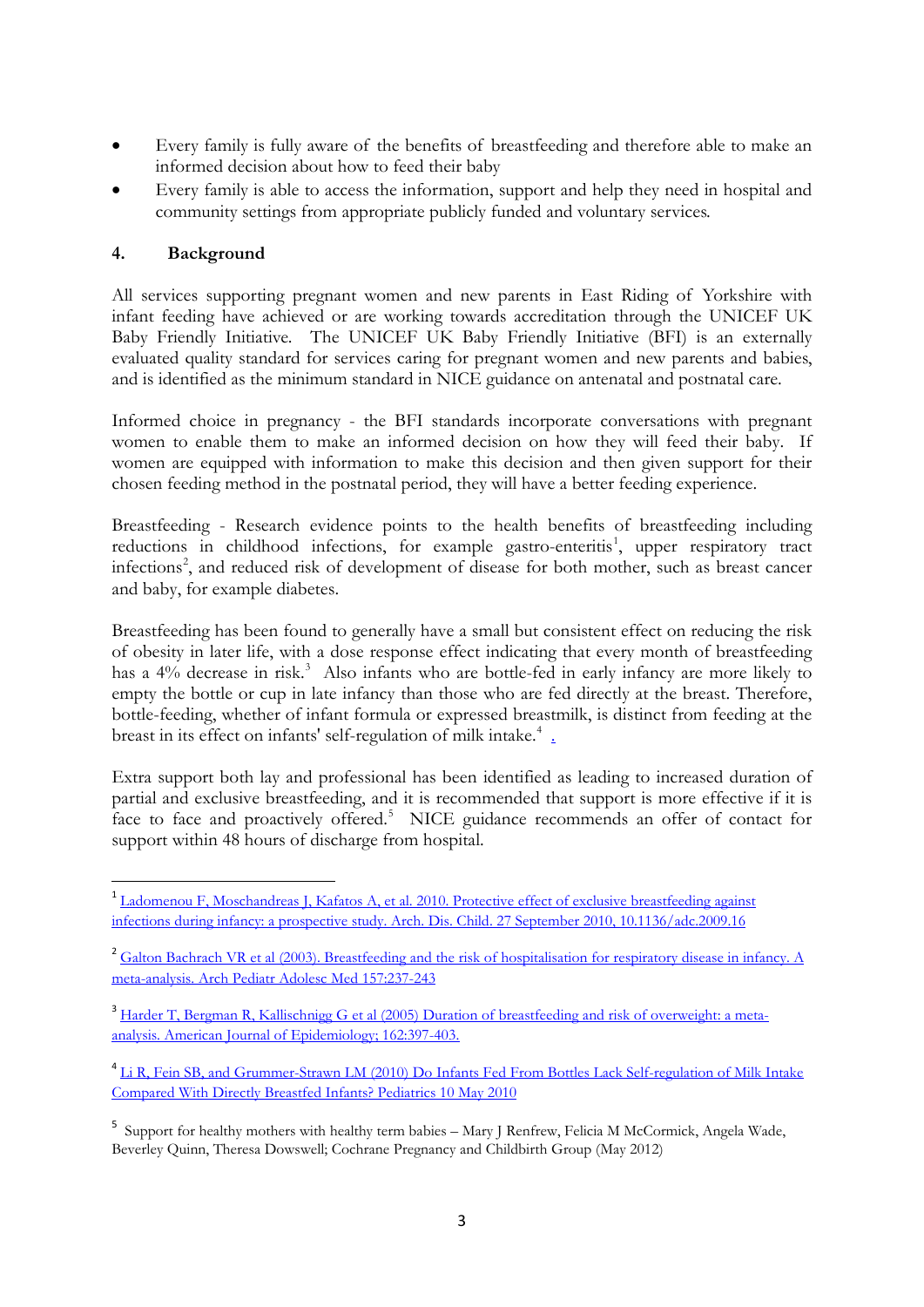Through implementation of the BFI standards, all parents are given information and support to develop a close and loving relationship with their baby. For mothers who choose to formulafeed this will include offering skin to skin contact, keeping baby close, feeding responsively and learning to understand baby's needs.

Babies given early skin-to-skin contact cry less and interact more with their mothers; mothers' oxytocin levels also increase leading to enhanced parenting behaviours):

"providing an environment where parents can be supported to build secure attachments with their child at an early age will help to develop a confident child with the emotional ability to regulate their cortisol levels and cope with stress" [6](#page-3-0)

#### **5. The local context**

#### **5.1 Local breastfeeding statistics**

Breastfeeding rates in East Riding of Yorkshire are consistently above the regional average but below the national average, and as with smoking at time of delivery vary across the different local areas. The health improvement potential from increased breastfeeding is greatest in areas of deprivation where health outcomes are poor.

43% of East Riding of Yorkshire babies were breastfed at 6-8 weeks, with a range across Health Visiting teams from 24.2% to 62.5%, and across East Riding of Yorkshire Council's Children's Centre areas from 26% - 66%, (at quarter 3, 2015 - 2016).

In line with national and regional trends, initiation rates rose steadily to 2011/12, but have shown a slight decline since then (70.9%, 2014-15 OT).

The most rapid drop off is seen in the 10 days subsequent to initiation; breastfeeding attrition rates are also subject to local variation and will inform the provision of targeted infant feeding interventions.

Changes in national data reporting systems since 2013 led to a decrease in data quality, reducing the availability of national and comparator benchmarking. Since quarter 2, 2015-16 Local Authorities have had responsibility for reporting breastfeeding prevalence as an interim arrangement prior to the introduction of a new national Children and Young People dataset.

The Infant Feeding Strategy group is developing a consensus position on a local data set for the East Riding of Yorkshire.

#### **5.2 Commissioning arrangements**

East Riding of Yorkshire Council (ERYC) Public Health and East Riding of Yorkshire Clinical Commissioning Group (ERYCCG) commission different aspects of the Infant Feeding pathway from pregnancy to 6 months and beyond:

<span id="page-3-0"></span> $^6$  (Shonkoff and Phillips, 2000; Shonkoff and Levitt, 2010; Sunderland, 2007)" in Entwistle FM (2013) The evidence and rationale for the UNICEF UK Baby Friendly Initiative standards. UNICEF UK.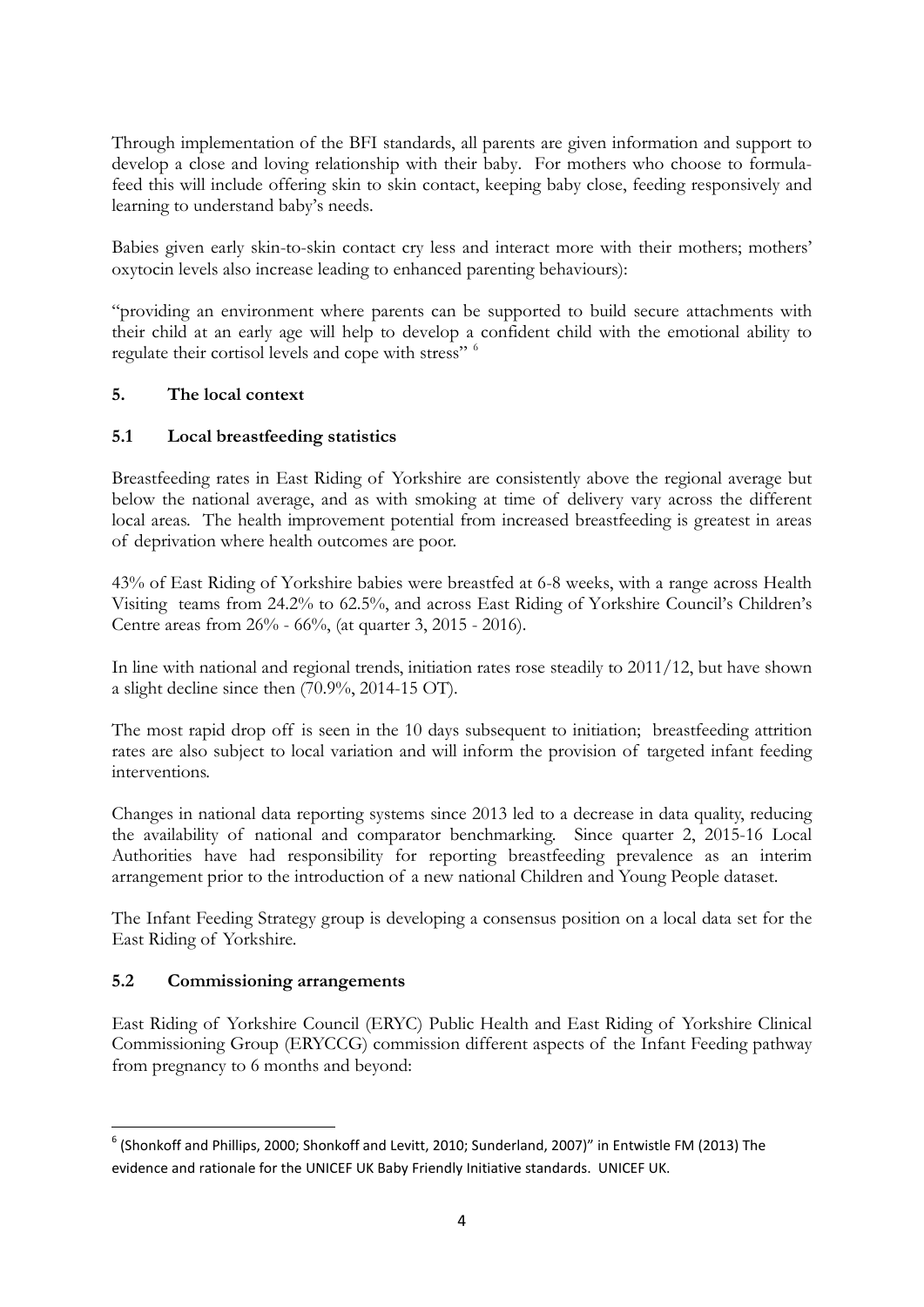ERYCCG commission Maternity services incorporating input from Midwifery teams.

ERYC Public Health commission Health Visiting Services incorporating Breastfeeding Support Services and also commission an Infant Feeding Service from ERYC Children's Centres. These services provide infant feeding information in the antenatal period alongside Maternity services, and support mothers both in the early postnatal period and after discharge from Midwifery care.

Provider organisations achieve and maintain UNICEF Baby Friendly accreditation in accordance with Commissioners' contractual requirements. Key ongoing elements are development of infant feeding policies, audit of provision, and staff training and updates.

## **5.3 Complexity of provision and the need for joined up working**

Throughout the antenatal and postnatal pathway East Riding of Yorkshire area has a complex network of commissioner and provider relationships, including cross-boundary relationships, and in consequence women are served by different organisations in different localities. This has resulted in development of local arrangements whereby provision for pregnant women and mothers is not consistent across East Riding of Yorkshire, although there are local examples of very good practice.

ERYC Public Health are developing an integrated minus 9 months – 19 years pathway for the recommissioning of Community Public Health Nursing services.

#### **5.4 Antenatal education**

The aim of the antenatal parent education programme is to meet the universal education needs of parents-to-be as an integral part of the -9 months to 19 integrated care pathway.

Developments continue, building on existing good practice, with the objective of offering a consistent antenatal parent education programme located in Children's Centres across East Riding of Yorkshire which increases reach and engagement and provides equity of access for parents-to-be. Based on the principles of DH Preparing for Birth and Beyond toolkit and evaluation information from parents-to-be the programme will be delivered by a multidisciplinary team of midwives, health visitors and children centre staff. Parents-to-be may also access antenatal education offered by Maternity Trusts, for example York Maternity Unit online classes, and voluntary and community providers such as the National Childbirth Trust and La Leche League.

#### **5.5 Peer support**

Due to: historical difficulty in securing sustainable co-ordination and governance, the geographical area covered being large (930 square miles) and many mothers returning to work during the first year after their baby's birth, leading to a need for constant new recruitment and training of Peer Supporters, a capacity building project has been commissioned to aim to develop a sustainable model of peer support within all East Riding of Yorkshire communities. Since early 2015 ERYC Children's Centres have provided coordination of breastfeeding peer support in East Riding of Yorkshire. The model is evolving and the role of Peer Supporters is likely to include:

• Offering practical support and information to women through Breastfeeding Cafes and antenatal education sessions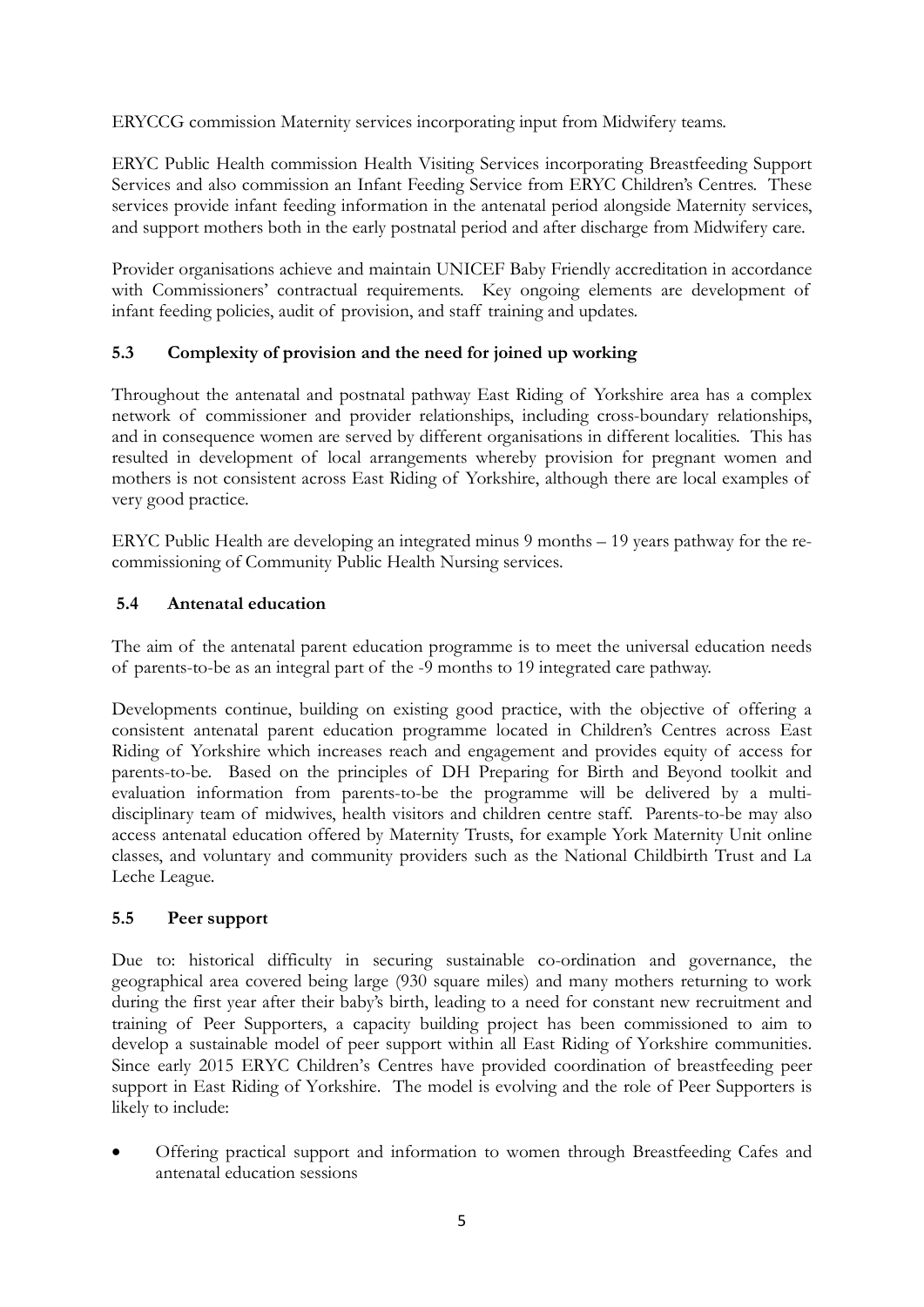- Providing a Peer Support presence within universal Children's Centre sessions and health clinics as appropriate
- Providing practical support and information to women in their own home
- Providing support and information to women over the telephone including via helplines.

East Riding of Yorkshire funded peer supporters are volunteers who have breastfed their own infants and have been trained to offer practical support and information as peers within their community. Local women may also access peer support delivered to different models outside the LA boundary.

#### **5.6 Support**

BFI have issued guidance on provision of additional and specialist services to support breastfeeding mothers, which will be a new requirement in accreditation standards. In East Riding of Yorkshire the following are being developed:

#### **5.6.1 Breastfeeding cafés**

The purpose of breastfeeding cafes is to provide effective social support combined with reassurance and guidance from skilled practitioners in order to help women overcome difficulties and find confidence in their own abilities to achieve their breast feeding goals.

Local arrangements are being developed for consistent, quality, accessible Breastfeeding Café provision that is:

- Offered within each of the Children's Centre reach areas
- Coordinated by the Children's Centre with a combined effort by midwives, health visitors and Children's Centre staff to promote and encourage more women to participate
- Staffed by a Children's Centre Family Coordinator and/or Peer Supporters with BFI breastfeeding relationship building training
- Scheduled to sit alongside/before/after Healthy Child Clinic or Midwifery clinic to make the provision as accessible as possible to women from all sectors of the community
- Supported by the health visiting and/or midwifery team through regular input to provide specialist advice and guidance.

#### **5.6.2 Specialist Support service**

The new BFI standards state that specialist support, with an appropriate referral pathway should be available for mothers experiencing complex challenges with breastfeeding.

Co-ordination of the East Riding service is being led by the Health Visiting Service and will provide:

- Direct support to the small number of women and babies with additional feeding needs
- An expert resource for practitioners, both in the lead organisation and across relevant local agencies, who support mothers and babies, including breastfeeding Peer Support services
- Robust referral pathways for both inward referral and back out to mainstream services, and ensuring seamless support for mothers of new and older babies.

Knowledge gained will be used to inform training and audit, and to disseminate learning to promote a culture of continuous improvement.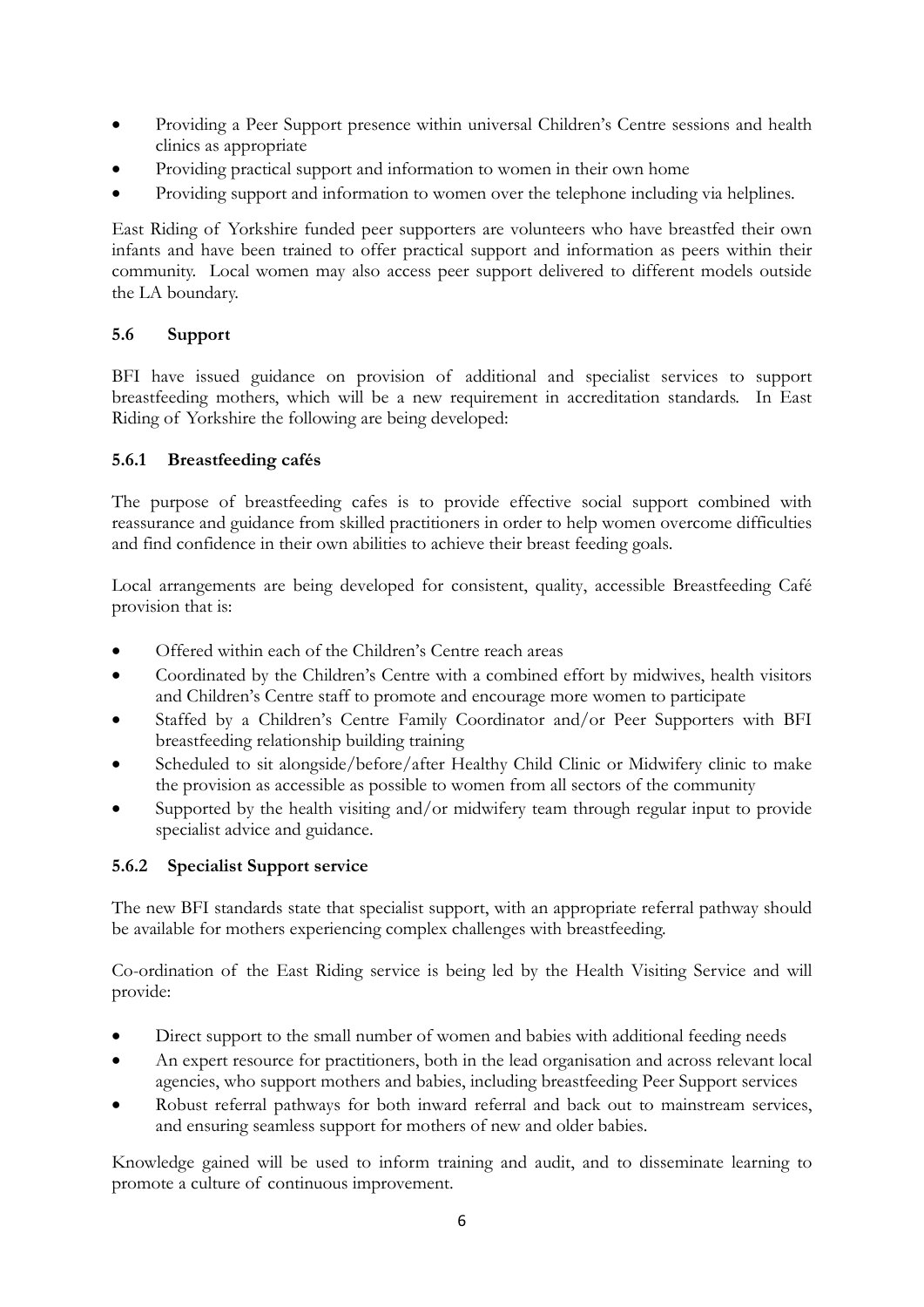## **5.7 Breastfeeding in the Community.**

A mother's right to breastfeed in public is protected in law. Under the Equality Act (2010) it is illegal to ask a woman to stop breastfeeding or to leave a public place when she is breastfeeding. Prior to the Equality Act a Breastfeeding Friendly Award Scheme ran in East Riding of Yorkshire, and all public premises should be encouraged to welcome mothers to breastfeed.

#### **6. Scope**

The Infant Feeding Strategy covers women resident in East Riding of Yorkshire and their infants, regardless of where they give birth and receive maternity care, acknowledging that most maternity services are based outside East Riding of Yorkshire area.

## **7. Responsibility for the Strategy**

The ERYC Public Health team is the lead organisation for the development of the Infant Feeding Strategy.

The Infant Feeding Strategy Group reports to the Healthy Pregnancy Maternity and Postnatal Strategy Group which has been formed:

- To achieve a unified vision of care and support of mothers and babies in East Riding of Yorkshire, as defined in geographical scope
- To provide an umbrella group to pull together different strategies and work-streams in operation across the area
- To assure equity of provision and services for all mothers and babies regardless of locality according to need
- To acknowledge pathway links and inter-dependencies
- To strengthen and support communication channels.

The Group further reports via the Public Health Strategic Group to the East Riding Health and Wellbeing Board.

#### **8. Linkages to National, Local and Corporate Priorities**

#### **8.1 National indicators**

Public Health Outcomes Framework Indicators 2.2i and ii:

Breastfeeding initiation – number of women who initiate breastfeeding within the first 48 hours after delivery

Breastfeeding prevalence at 6-8 weeks after birth – number of infants who are totally or partially breastfed at the 6-8 week check.

Related national guidance:

- Healthy Child Programme
- DoH Healthy Child Programme: Pregnancy and the First 5 Years of Life, 2009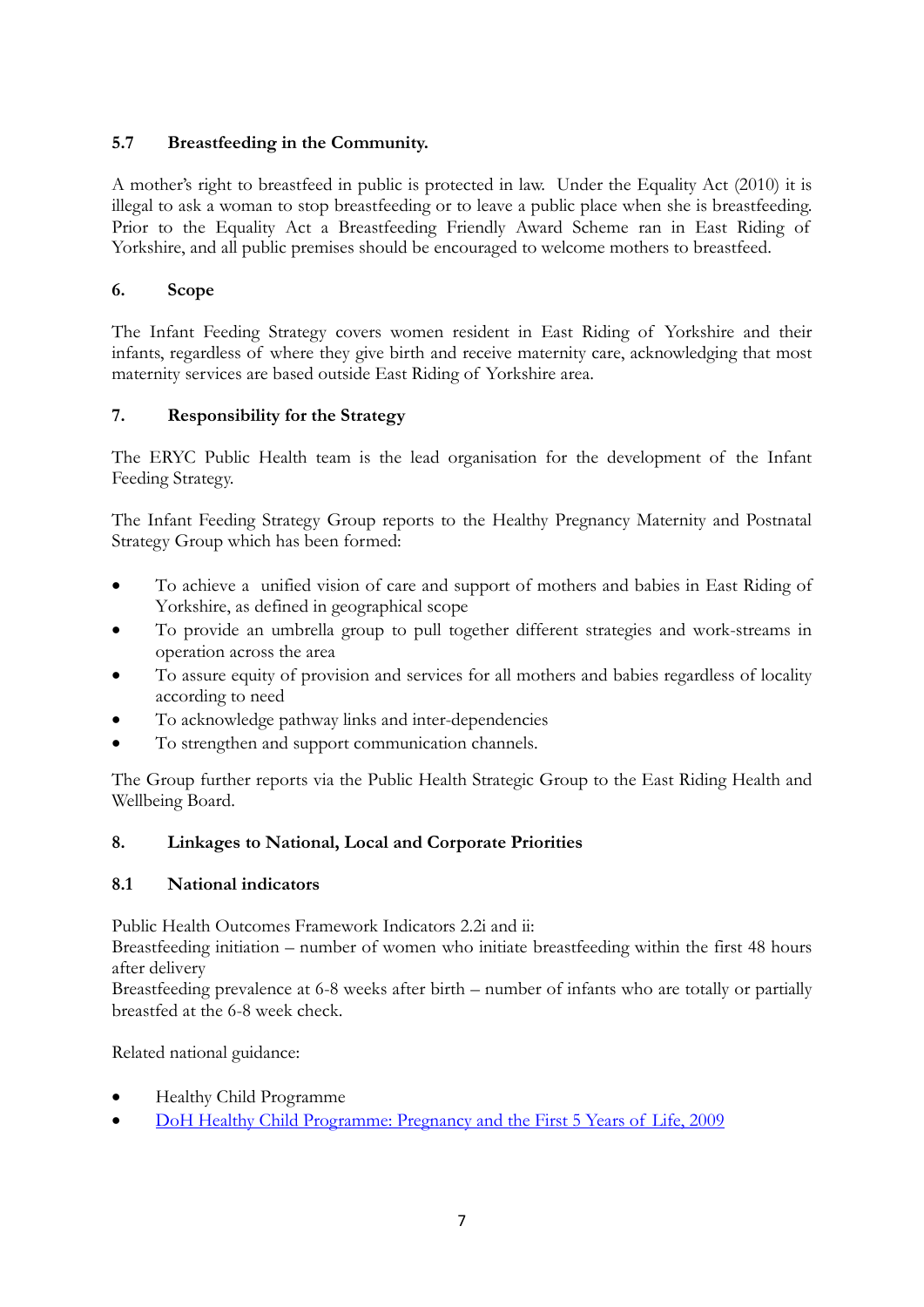- UNICEF UK Baby Friendly Initiative standards [http://www.unicef.org.uk/Documents/Baby\\_Friendly/Guidance/guidance\\_chil](http://www.unicef.org.uk/Documents/Baby_Friendly/Guidance/guidance_childrens_centres.pdf) [drens\\_centres.pdf](http://www.unicef.org.uk/Documents/Baby_Friendly/Guidance/guidance_childrens_centres.pdf)
- DfE Sure Start children's centres statutory guidance, April 2013
- WHO, International Code of Marketing of Breastmilk Substitutes, 1981 [http://www.who.int/nutrition/publications/code\\_english.pdf](http://www.who.int/nutrition/publications/code_english.pdf)

NICE guidance:

- Antenatal care. NICE clinical guideline 62<http://guidance.nice.org.uk/CG62>
- Maternal and child nutrition. NICE public health guidance 11<http://guidance.nice.org.uk/PH11>
- Postnatal care. NICE clinical guideline 37<http://guidance.nice.org.uk/CG37>
- A peer support programme for women who breastfeed: NICE commissioning guide 2008, updated 2012
- Social and emotional wellbeing: early year's guidance. NICE public health guidance PH40, 2012
- Multiple pregnancy: the management of twin and triplet pregnancies in the antenatal period. NICE clinical guidance CG129, 2011
- Pregnancy and complex social factors. NICE clinical guidance CG 110, 2010
- Donor milk banks. NICE guidance CG93, 2010
- Specialist neonatal care. NICE quality standard QS4, 2010
- Intrapartum care: care of healthy women and their babies during childbirth. NICE clinical guidance CG190, 2014.

## **8.2 Linkages to local Strategies and Policies**

The Infant feeding Strategy has links to:

- East Riding JSNA<http://dataobs.eastriding.gov.uk/jsna/jsnahome>
- East Riding Maternity Services Commissioning Strategy 2015 to 2018, ERYCCG
- ERYC Health and Wellbeing strategy
- Integrated Children and Young People's Public Health Services **-** Needs Analysis
- **East Riding Parenting Strategy (in development)**
- Provider organisation policies and Standard Operating Procedures for Infant safe sleeping.

The Strategy also links to ERYC Corporate priorities:

- Supporting vulnerable people, reducing inequalities supporting in times of need, protecting from harm and improving the quality of life
- Promoting health, wellbeing and independence helping people to stay healthy, strong and fit for future.

## **9. The six objectives of the strategy and supporting principles**

Recognising the need to improve current performance against national indicators, the first objective is to deliver increased rates of breastfeeding at initiation and prevalence at 10 days and 6-8 weeks, and maintenance for longer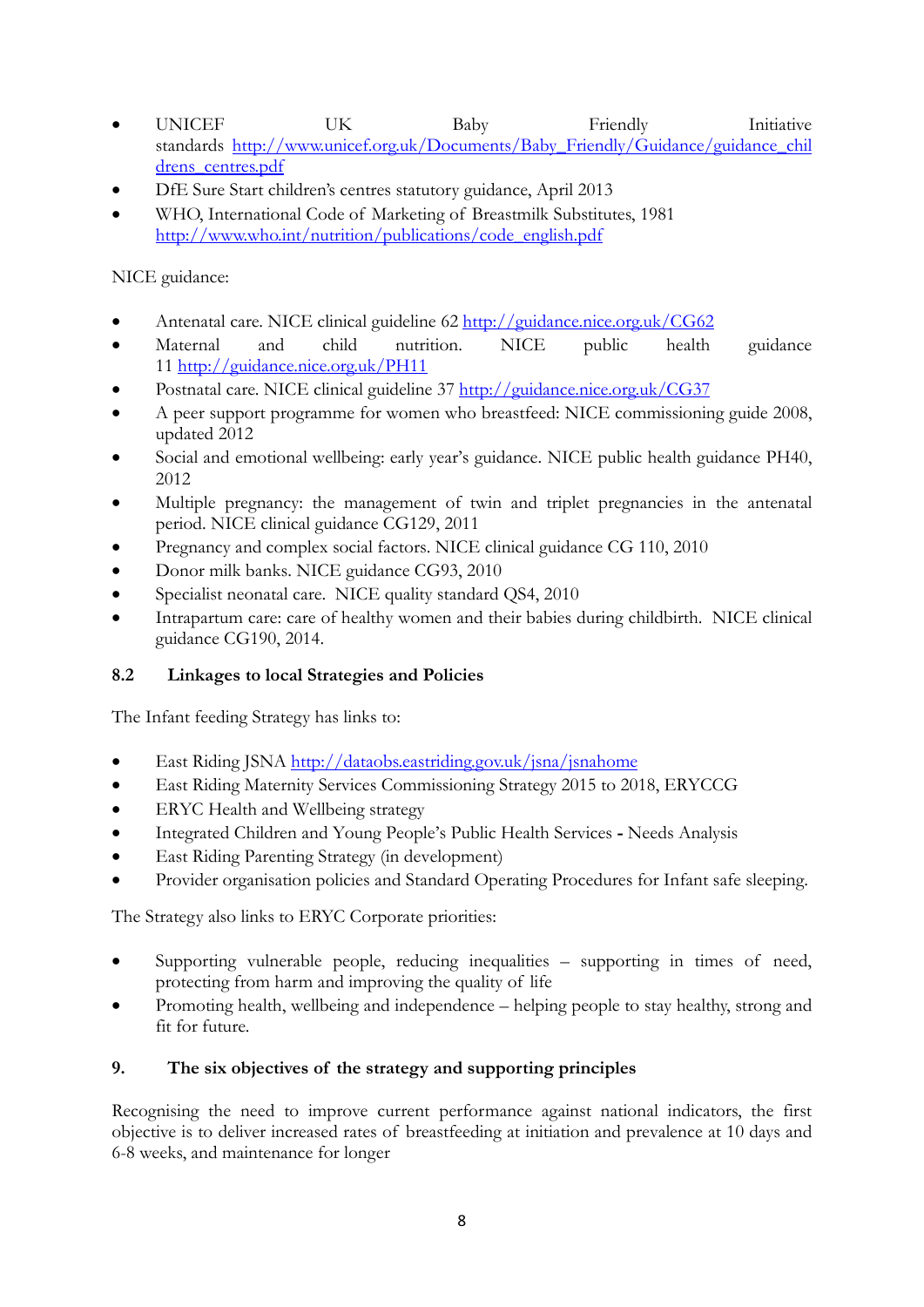Supporting principles for this objective are:

- Informed choice more women opting to breastfeed
- Support women who choose to breastfeed are enabled to continue as long as they wish.

The second objective is to develop robust care pathways for women and babies throughout pregnancy and into the postnatal period and beyond.

Supporting principles are:

- Women are given information and support at all stages, and regardless of the method of infant feeding they choose
- Seamless support through collaborative working and effective communication between organisations
	- a collaborative approach, with leadership through the Healthy Child Programme, to offering infant feeding support in the early days
	- Even if there is not the **same** support across the East Riding of Yorkshire, there will be **equivalent** support (the pattern of providers/capacity of organisations varies in different areas)
	- A specialist support service for women and babies with complex feeding needs, and advice and development of practitioners
	- Development of pathway links and briefing/ training as appropriate for wider partners, e.g. GPs.

The third objective is to target initiatives with a focus on areas of deprivation for the greatest benefit in inequality reduction

Supporting principles are:

• Cultural change is required involving expectation raising among the community and practitioners (i.e. not women **don't** breastfeed in this area, but women **can** breastfeed).

The fourth objective is to improve data quality. Good quality localised data will enable identification of areas where rates are low and/or drop-off is high in order to target activity

Supporting principles are:

- Data sharing protocols to be consolidated
- Data quality needs to be robust enough to evidence any impact of initiatives undertaken.

The fifth objective is to facilitate the development of emotional attachment between parents and their infants in the postnatal period

Supporting principles are:

- Attachment is relevant to all mothers and babies regardless of feeding method
- Children's Centres have a key role in reinforcing bonding and attachment
- Potential wider outcomes effective early attachment can assist in delivering reduction in family problems later on, with potential impact on delivery of the healthy child pathway, and on children's social care.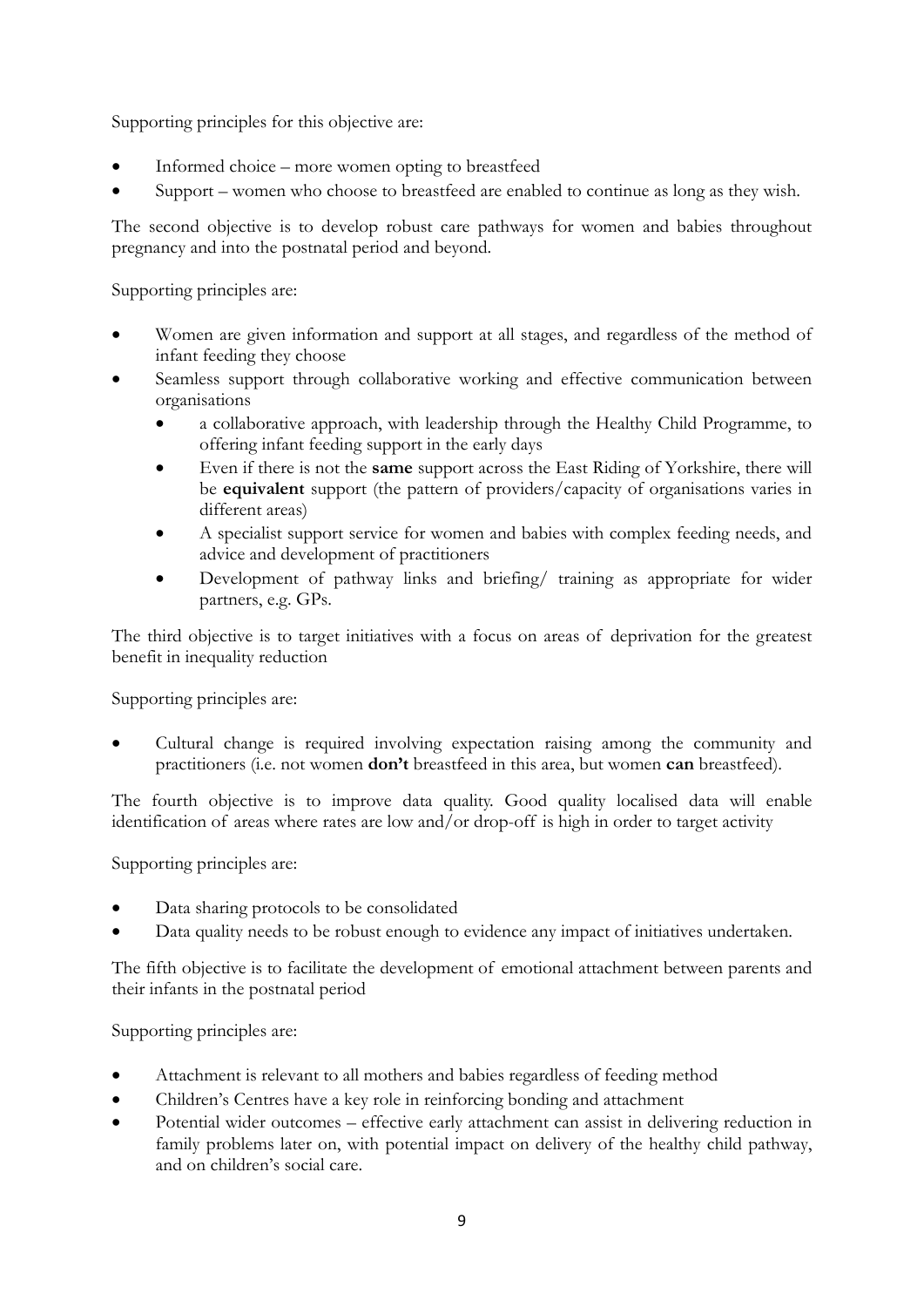The sixth objective is the production of a sustainable model for volunteer peer support, with effective governance structures

Supporting principles are:

- The model needs to be helpful to women, to assist to the host organisation's aims, and build social capital/skills for the volunteers involved
- Voluntary support is not a substitute for statutory services
- Principles of collaborative working and effective communication apply to volunteers.

#### **10. Description of Development of the Strategy**

The strategy was developed by the East Riding Infant Feeding Strategy Group. Local stakeholders were consulted including service users.

The contact officer for the strategy welcomes feedback on the strategy, from all interested parties, which can be considered when the strategy is next reviewed.

#### **11. Risk Management**

#### **Risk analysis and any contingency plans**

A key risk to the strategy is the re-commissioning of services with potential impact on continuity and sustainability of arrangements to support infant feeding.

Planned response:

- Infant feeding to be included as key outcome in commissioning processes
- Using a whole system approach to commissioning aiming to deliver seamless support.

#### **12. Arrangements for Monitoring, Evaluation, and Review**

The Infant Feeding Strategy group will monitor progress against the infant feeding strategy action plan at its regular bi-monthly meetings.

Commissioned services will be monitored via the commissioning organisations' individual contract management arrangements.

#### **12.1 Review date**

The strategy will be formally reviewed in March 2020.

#### **13. Appendices**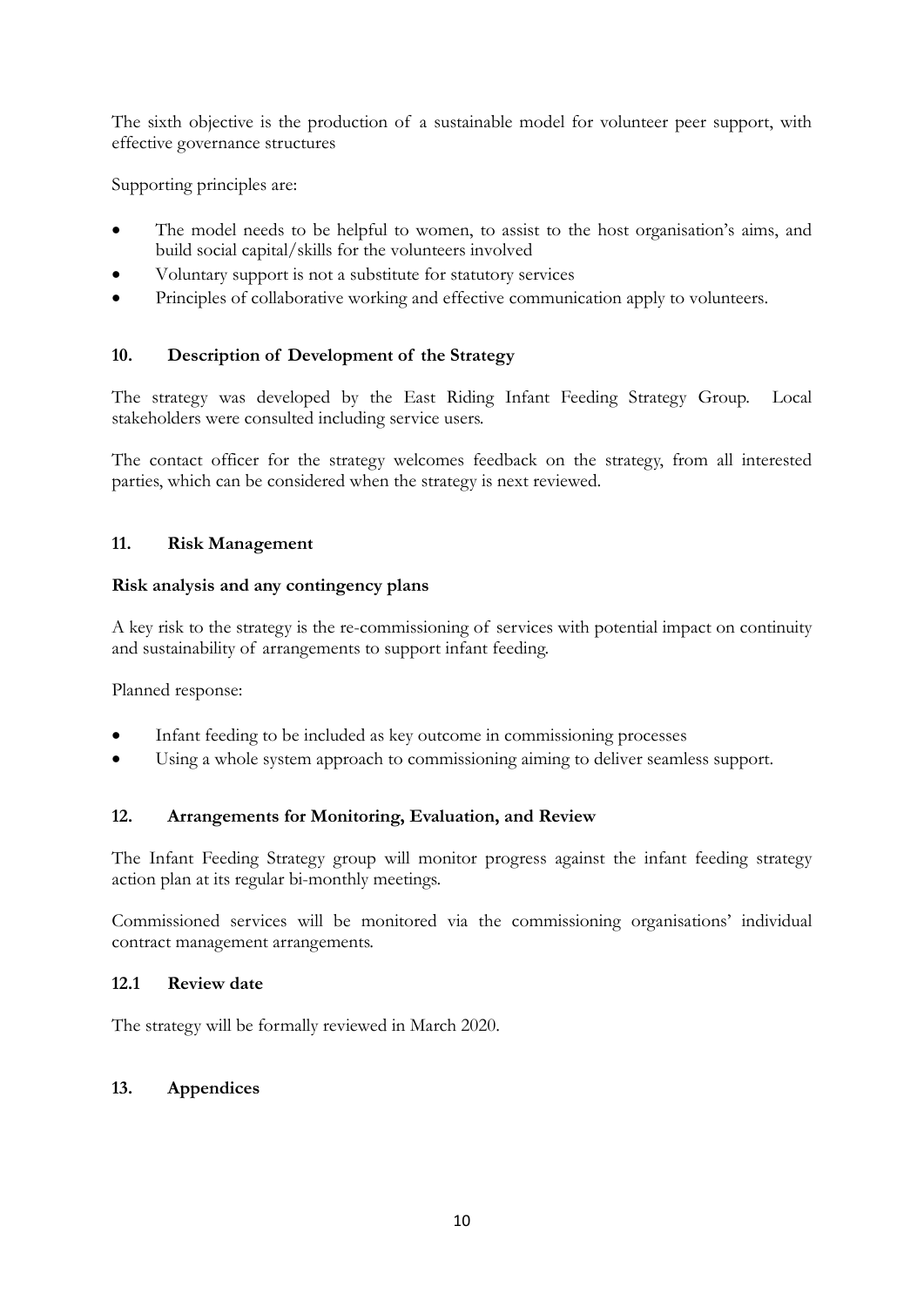#### **Appendix 1**

#### **East Riding Infant Feeding Strategy Group Membership**

Public Health Lead (Breastfeeding), East Riding of Yorkshire Council (Chair) Service Manager Early Years and Family Support, East Riding of Yorkshire Council Early Years and Family Support Services Area Manager (East) East Riding of Yorkshire Council Children's Centre Development Manager, East Riding of Yorkshire Council Project officer Infant Feeding, East Riding of Yorkshire Council Children's Centres Service Manager Children and Young People, Humber NHS Foundation Trust Infant Feeding Lead, Humber NHS Foundation Trust Infant Feeding Co-ordinators, Hull and East Yorkshire Hospitals NHS Trust Infant Feeding Co-ordinator (York), York Teaching Hospital NHS Foundation Trust Infant Feeding Co-ordinator (Scarborough), York Teaching Hospital NHS Foundation Trust Commissioning Lead for Women and Children's Services, NHS East Riding of Yorkshire Clinical Commissioning Group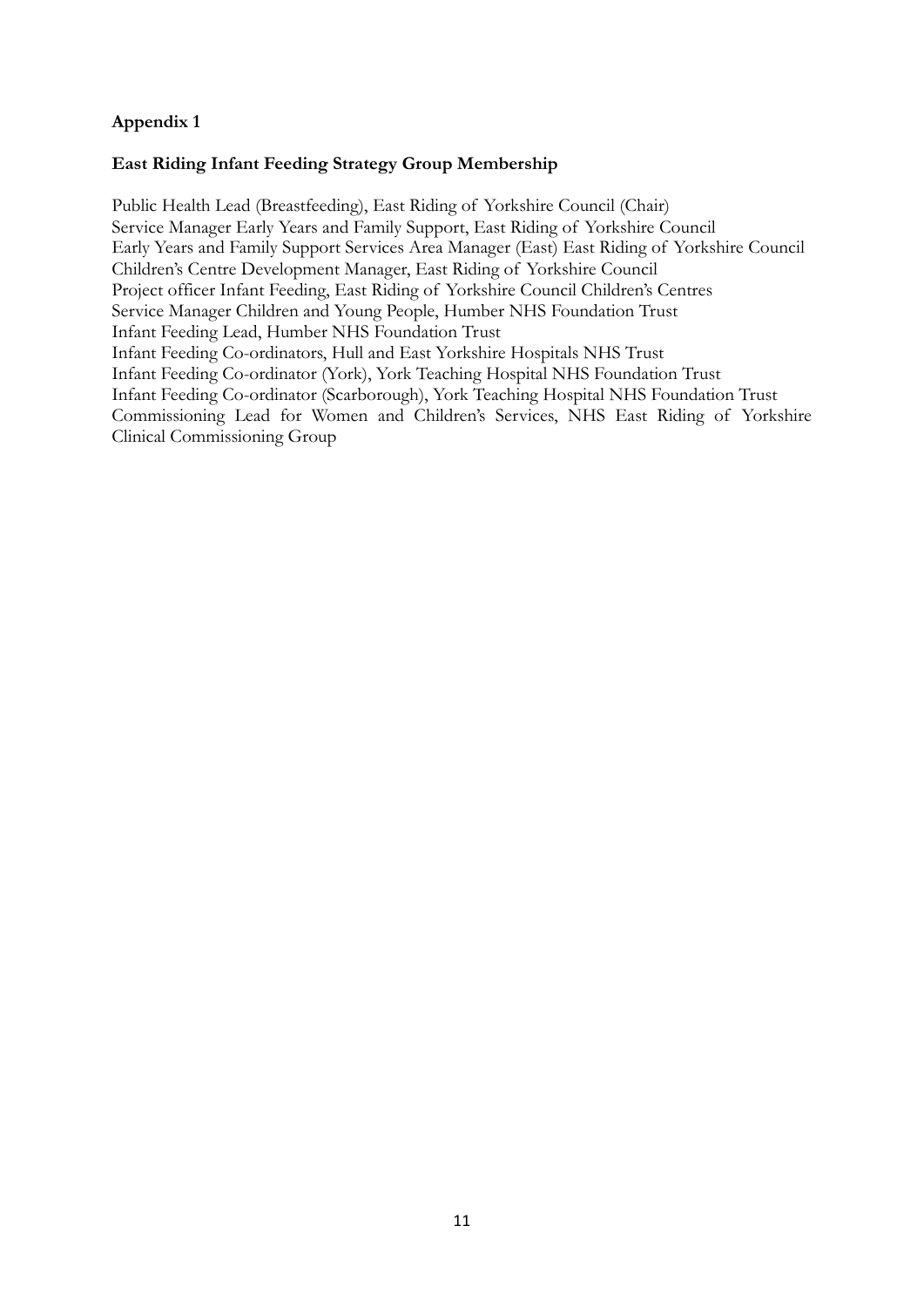## **Appendix 2**

#### **Stakeholder consultation process and list of stakeholders consulted**

The draft strategy document was developed by the East Riding Infant feeding Strategy Group, and confirmed by the Healthy Pregnancy Maternity and Postnatal Strategy Group.

The draft was circulated for consultation to stakeholders as listed below, prior to corporate approval of the final strategy document via Public Health Strategic Group.

Efforts were made to engage parents in consultation, with a lengthy timescale of over a month and a model invitation letter for practitioners who work closely with parents, but unfortunately no feedback was received.

Five responses were received from stakeholders:

- Two from current providers
- Two from ERYC Children's Services
- One from a neighbouring commissioner.

Key issues raised were:

- The need for robust data sharing arrangements
- Emphasis on support in the early days when mothers are most likely to stop breastfeeding
- Training for all staff
- Development of local targets for breastfeeding rates.

#### **Consultation stakeholders:**

Director of Public Health East Riding of Yorkshire Council Service Manager, Early Years and Family Support, East Riding of Yorkshire Council Children's Centre Managers Partnerships & Commissioned Services Strategic Manager, East Riding of Yorkshire Council Pathway Team Manager, East Riding of Yorkshire Council Senior HR Officer, East Riding of Yorkshire Council

Commissioning Lead for Women and Children's Services NHS East Riding of Yorkshire Clinical Commissioning Group Childrens and Maternity Commissioner, Vale of York CCG

Infant feeding Co-ordinators/Leads

Care Group Director - Children's & Learning Disability Humber NHS Foundation Trust Assistant Care Group Director Children's & Learning Disability Humber NHS Foundation Trust Service manager Children and Young People, Humber NHS Foundation Trust Health Visiting teams, Humber NHS Foundation Trust School Nursing teams, Humber NHS Foundation Trust

Family Nurse Partnership Supervisor Humber NHS Foundation Trust

Heads of Midwifery Services, (for circulation to midwives)

- Hull and East Yorkshire Hospitals NHS Trust
- North Lincolnshire and Goole NHS FoundationTrust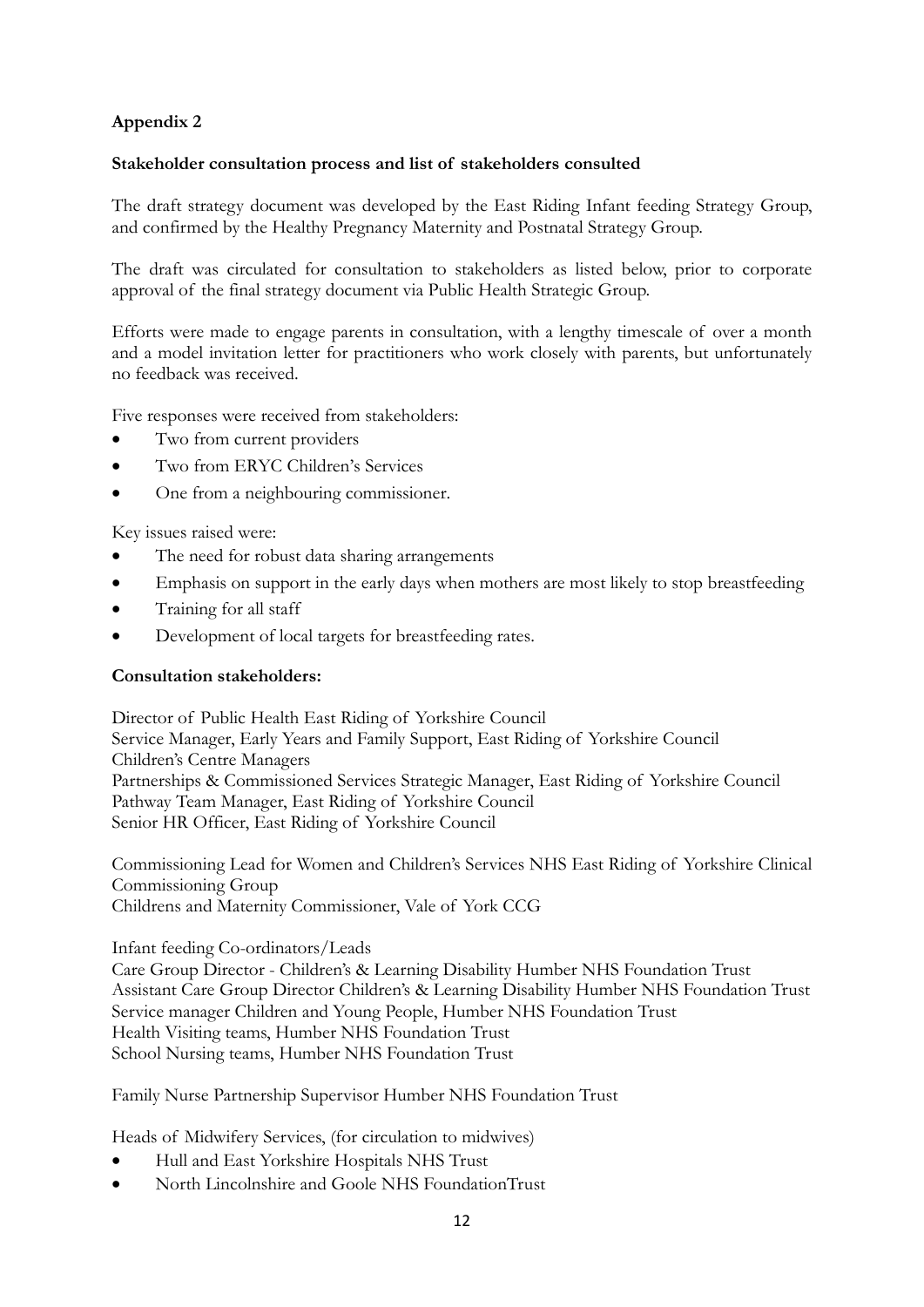• York Teaching Hospital NHS Foundation Trust

Community Midwives, Hull and East Yorkshire Hospitals NHS Trust Healthy Lifestyles Midwife, Hull and East Yorkshire Hospitals NHS Trust Designated Nurse for Looked After Children, Humber NHS Foundation Trust Designated Nurse – Safeguarding, NHS East Riding of Yorkshire Clinical Commissioning Group Interim Safeguarding Named Nurse Humber NHS Foundation Trust

Community Dieticians Chief Officer, Community Pharmacy Humber GP practices

Families Information Service Hub (FISH) Parents Peer Support groups National Childbirth Trust Hull and East Yorkshire branch National Childbirth trust, York branch, La Leche League, Hull and East Riding branch

For information to: Public Health Leads for Children & Young People, Hull City Council Children and Maternity Commissioner, NHS Hull Clinical Commissioning Group.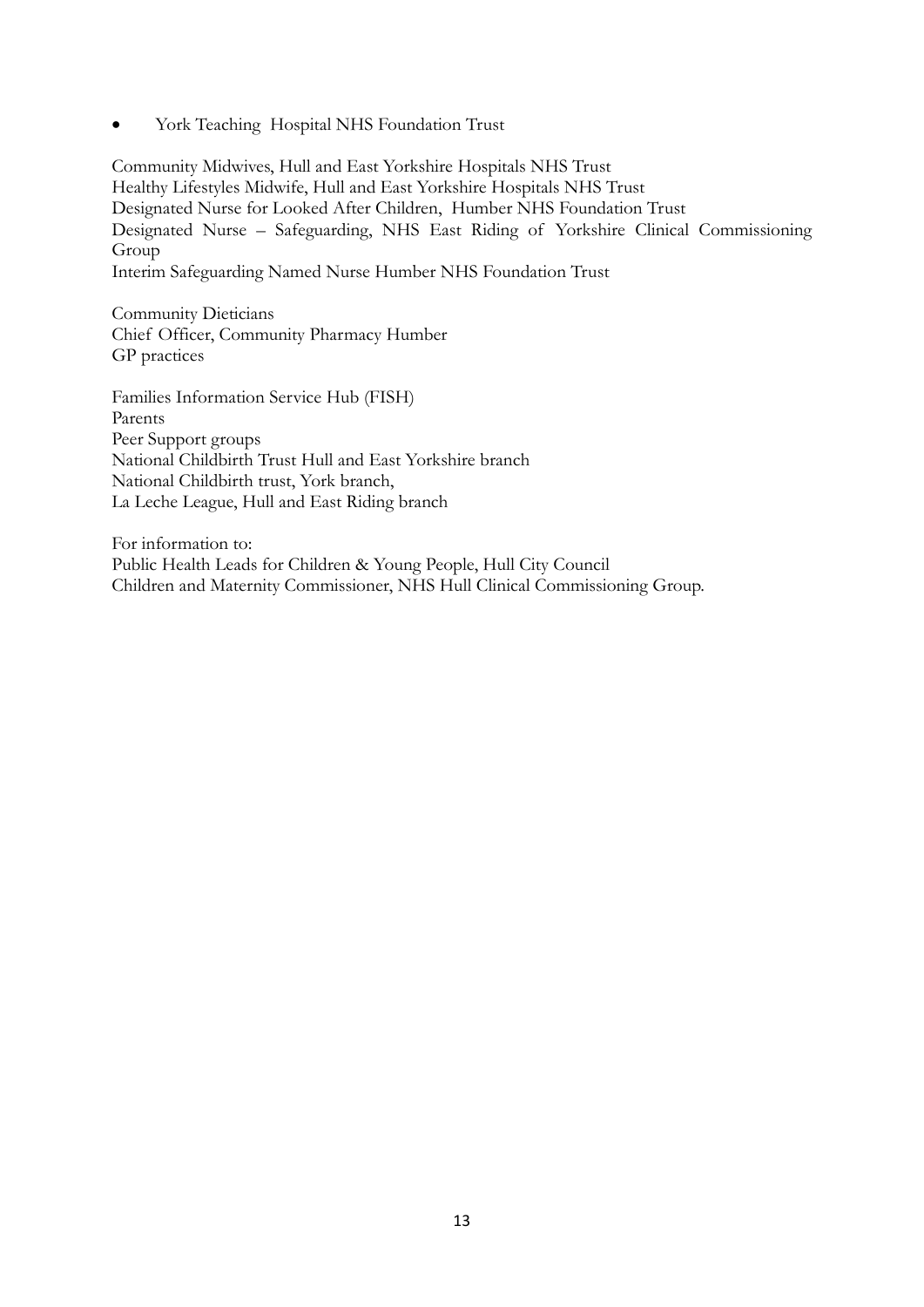## **Infant Feeding Strategy Action Plan 2017 – 2020**

| Aim            |                                                                                                                           |                                                                                                                                                      |                                                                                                                                                                                |
|----------------|---------------------------------------------------------------------------------------------------------------------------|------------------------------------------------------------------------------------------------------------------------------------------------------|--------------------------------------------------------------------------------------------------------------------------------------------------------------------------------|
|                | UNICEF Baby Friendly Initiative - All Provider organisations to achieve and maintain BFI accreditation in accordance with |                                                                                                                                                      |                                                                                                                                                                                |
|                | Commissioners' contractual requirements                                                                                   |                                                                                                                                                      |                                                                                                                                                                                |
| <b>Actions</b> |                                                                                                                           | Lead<br>Partner(s)/Timescales                                                                                                                        | <b>Outcomes</b>                                                                                                                                                                |
|                | Document and update progress towards accreditation across partner<br>organisations                                        | IFSG - ongoing                                                                                                                                       | Continuous<br>improvement in<br>service for mothers<br>and babies.<br>Support available for<br>all mothers at the<br>time and level<br>needed, regardless of<br>feeding method |
|                | Agree timetables for Providers to achieve and maintain BFI accreditation in<br>accordance with contractual requirements   | IFSG - all services to have<br>achieved BFI Stage 3 October<br>2017. Individual organisation<br>for<br>timescales<br>re-<br>accreditation/Gold award |                                                                                                                                                                                |
|                | Develop:<br>Long term training plan                                                                                       | $IFCs - as above$                                                                                                                                    |                                                                                                                                                                                |
|                | Long term audit schedule                                                                                                  |                                                                                                                                                      |                                                                                                                                                                                |
|                | Consider enhanced policy development to increase visibility of support for<br>formula feeding mothers                     | IFSG $-$ to review June 2017                                                                                                                         |                                                                                                                                                                                |
| $\bullet$      | Commissioning – secure provision of specialist support for all ER mothers,<br>and determine referral routes               | Commissioning<br>PH<br>Lead,<br>Lead W&C, IFSG - Sept 2017                                                                                           |                                                                                                                                                                                |

Abbreviations:

CCs - Children's centres

HPMP – Healthy Pregnancy Maternity and Postnatal Strategy Group

IFC – Infant Feeding Co-ordinator

IFSG – Infant feeding Strategy Group

PH – Public Health

FNP – Family Nurse Partnership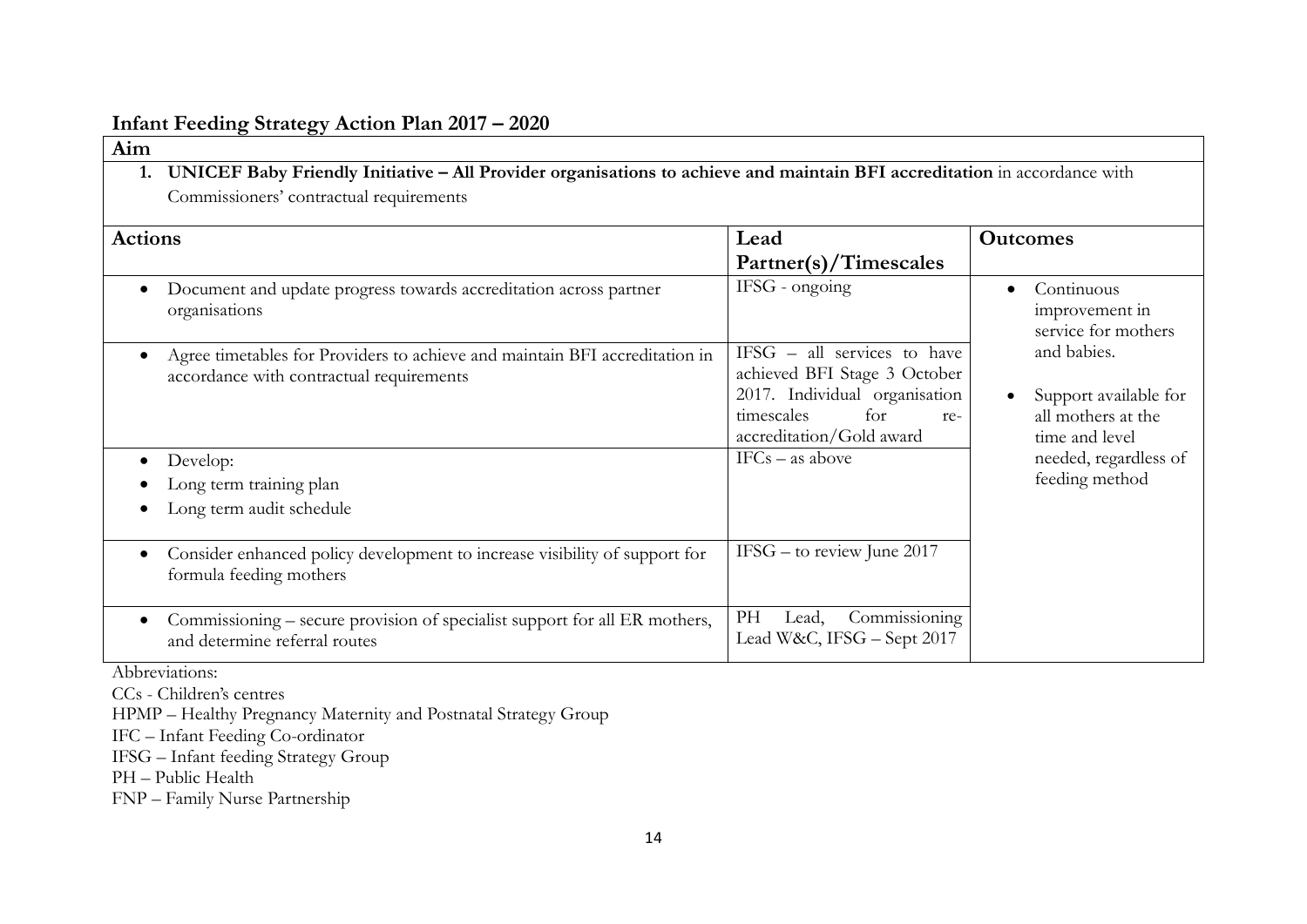| Aim                                                                                                                                  |                                                                                                                               |                                                                                    |  |
|--------------------------------------------------------------------------------------------------------------------------------------|-------------------------------------------------------------------------------------------------------------------------------|------------------------------------------------------------------------------------|--|
| 2. Deliver effective data collection, reporting and analysis                                                                         |                                                                                                                               |                                                                                    |  |
| <b>Supporting Principles</b>                                                                                                         |                                                                                                                               |                                                                                    |  |
| Data sharing protocols to be consolidated<br>Data quality needs to be robust enough to evidence any impact of initiatives undertaken |                                                                                                                               |                                                                                    |  |
| <b>Actions</b>                                                                                                                       | Lead<br>Partner(s)/Timescales                                                                                                 | <b>Outcomes</b>                                                                    |  |
| Work towards data sharing agreements between:<br>Providers for reporting purposes<br>Commissioners for strategic planning purposes   | Heads of Service, IFCs<br>PH Lead, Commissioning<br>Lead W&C $-$ to align with<br><b>ISPHNS</b><br>mobilisation<br>timescales | Shared understanding<br>of performance and<br>progress with<br>breastfeeding rates |  |
| Develop standard Indicator set - 'singing from the same hymn sheet'                                                                  | PH Lead, IFSG - to align<br>with ISPHNS mobilisation<br>timescales                                                            | Informed service<br>planning based on<br>accurate local data                       |  |
| Develop performance communication plan                                                                                               | PH Lead, IFSG - December<br>2017                                                                                              |                                                                                    |  |
| Local analysis of data to inform planning and service development at locality<br>level                                               | IFCs, All - Achieved                                                                                                          |                                                                                    |  |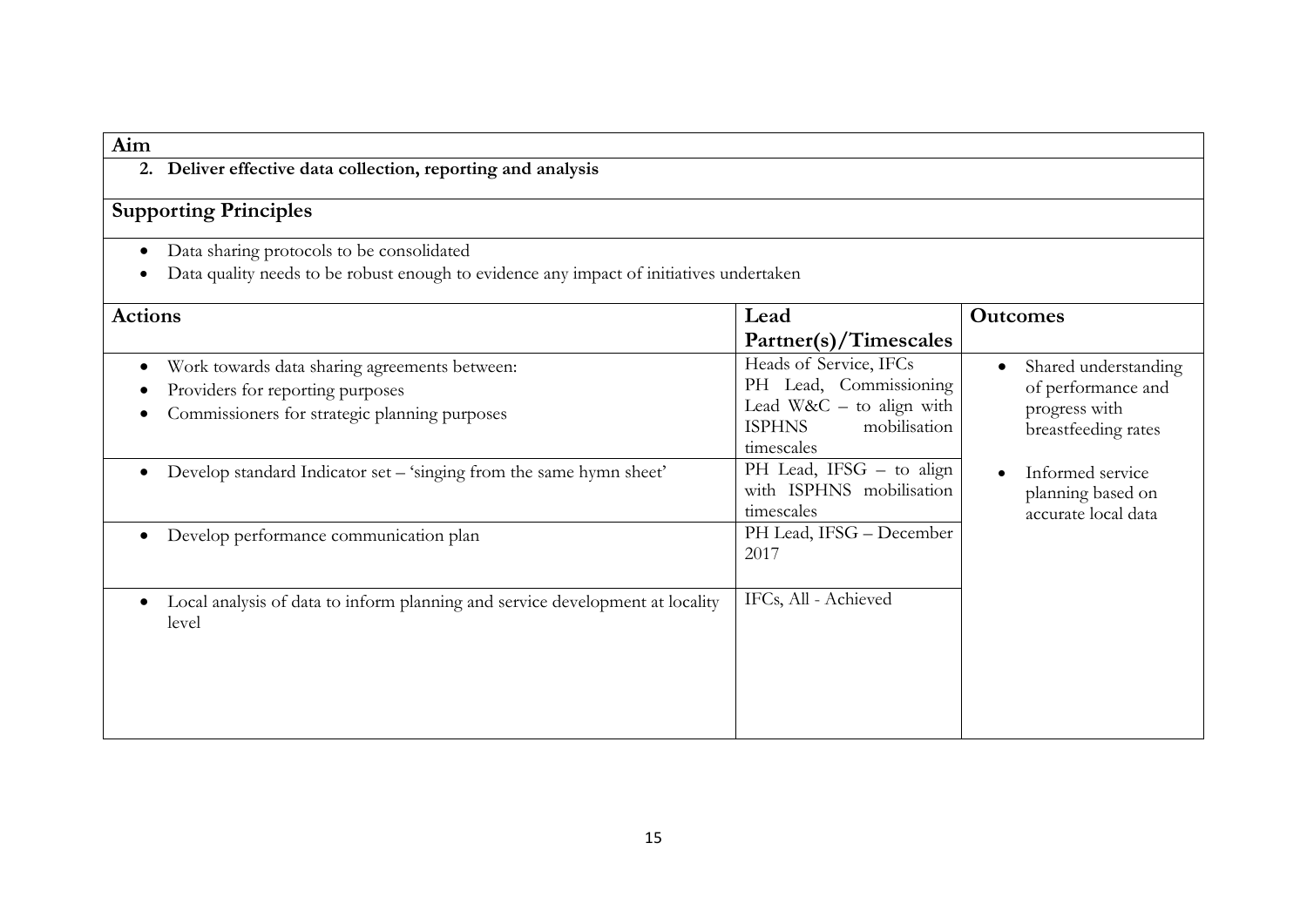**3. Increase breastfeeding initiation and prevalence and reduce attrition rates**

- Informed choice more women opting to breastfeed
- Support women who choose to breastfeed are enabled to continue as long as they wish
- Focus on areas of deprivation for the greatest benefit in inequality reduction, using data to identify local areas where breastfeeding rates are low
	- o Cultural change required expectation raising among the community and practitioners (i.e. not women **don't** breastfeed in this area, but women **can** breastfeed)

| <b>Actions</b>                                                                                                                                                                                                                                                                                        | Lead                                                                                                                                  | <b>Outcomes</b>                                                                                   |
|-------------------------------------------------------------------------------------------------------------------------------------------------------------------------------------------------------------------------------------------------------------------------------------------------------|---------------------------------------------------------------------------------------------------------------------------------------|---------------------------------------------------------------------------------------------------|
|                                                                                                                                                                                                                                                                                                       | Partner(s)/Timescales                                                                                                                 |                                                                                                   |
| Focus of intervention:<br>$\bullet$<br>Antenatal and delivery – promoting informed choice so more women choose<br>to breastfeed;                                                                                                                                                                      | Maternity trusts<br>HV service (early support                                                                                         | More women choose<br>to initiate breastfeeding                                                    |
| Postnatal – ensure those women who have chosen to breastfeed do not give up<br>due to lack of support, but are given support particular in the early days to<br>securely establish breastfeeding; aim to maintain motivated breastfeeders to<br>continue 6 weeks and beyond for as long as they wish. | pilot - final evaluation<br>Qu1, 2017/18                                                                                              | More women are<br>enabled to maintain<br>breastfeeding for<br>longer in line with their<br>wishes |
| Target women from under-represented geographical areas so as to develop a<br>breastfeeding culture<br>Provide additional targeted support to those enrolled on Family Nurse<br>Partnership programme                                                                                                  | IFCs, FNP, Locality leads<br>localities<br>target<br>identified and workshops<br>held with all providers -<br>to be reviewed annually | Reduction in<br>inequalities in<br>breastfeeding rates                                            |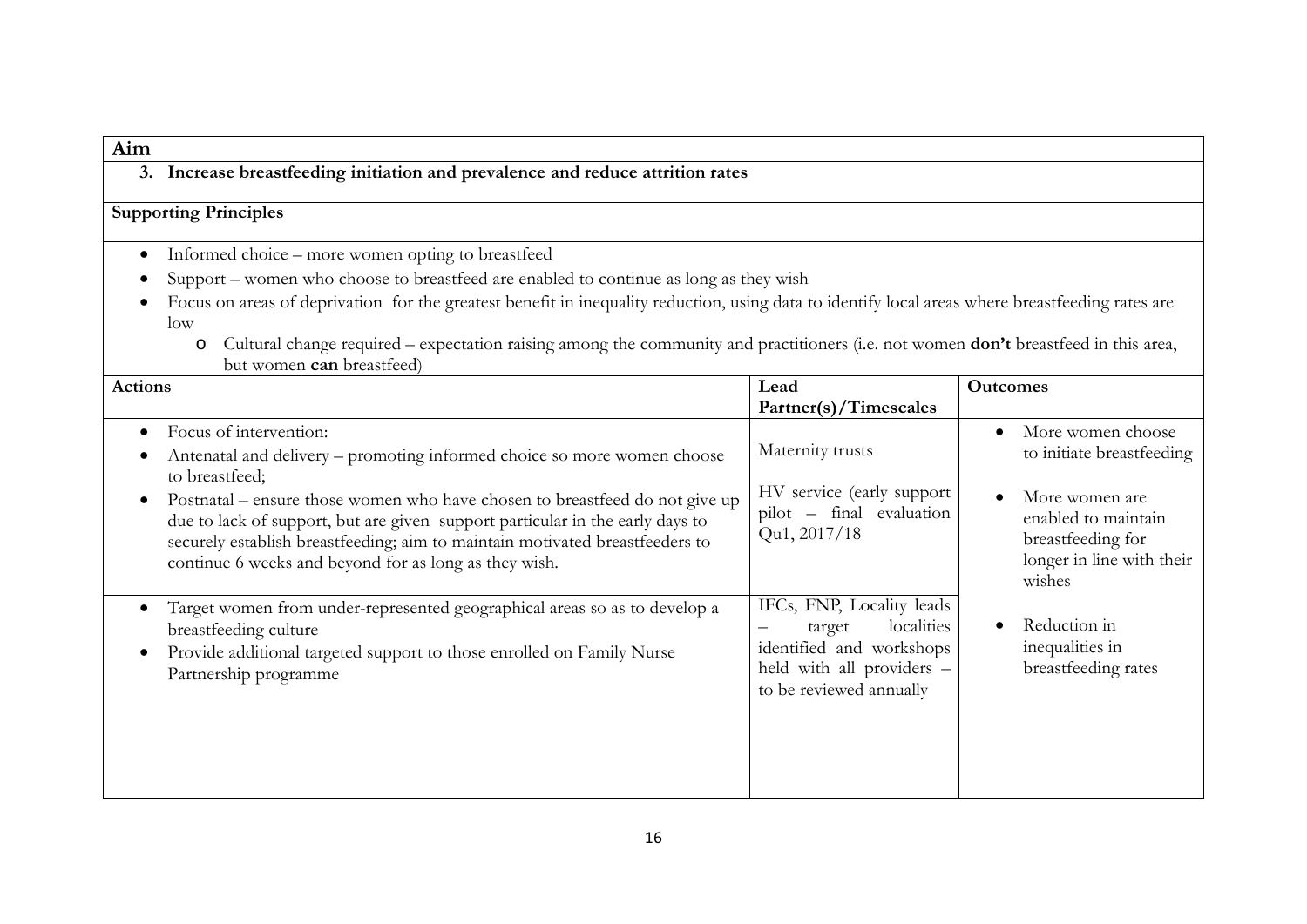**4. Develop seamless infant feeding support for all ER women through pregnancy and the postnatal period to 6 weeks and beyond**

- Women are given information and support at all stages, and regardless of the method of infant feeding they choose.
- Seamless support collaborative working and effective communication between organisations
	- o Priority to address need for support in early the days
- Even if there is not the **same** support across the ER, there will be **equivalent** support (the pattern of providers/capacity of organisations varies in different areas)

| <b>Actions</b>                                                                                                                                                  | Lead                                                                                                                        | <b>Outcomes</b>                                                                                                                                                                                                                                        |
|-----------------------------------------------------------------------------------------------------------------------------------------------------------------|-----------------------------------------------------------------------------------------------------------------------------|--------------------------------------------------------------------------------------------------------------------------------------------------------------------------------------------------------------------------------------------------------|
|                                                                                                                                                                 | Partner(s)/Timescales                                                                                                       |                                                                                                                                                                                                                                                        |
| Complete service mapping exercise<br>Identify gaps in provision<br>Ensure the needs of formula feeding parents are addressed at every stage                     | HV Service (early days pilot) $-$ as<br>above Section 3<br>IFSG - Dec 2017<br>PH Lead, IFSG - as above<br>Section 1         | All partners<br>$\bullet$<br>understand local<br>capacity and<br>patterns of<br>provision<br>Gaps in provision<br>are identified and<br>plans in place to<br>address them<br>Clear pathways and<br>referral /signposting<br>routes between<br>services |
| Service development – statutory and public sector agencies<br>Document and agree arrangements for shared working, and role<br>boundaries, handover and referral | Commissioners<br>via<br>contract<br>monitoring - ongoing<br>IFSG, HPMP –<br>with<br>align<br>ISPHNS mobilisation timescales |                                                                                                                                                                                                                                                        |
| Antenatal education/information giving, and documentation<br>Notification on discharge from hospital<br>Early days support                                      | $CCs - SLA$ currently to March 18<br>Trusts,<br><b>HPMP</b><br>Maternity<br>ongoing<br>HV Service – as above Section 3      |                                                                                                                                                                                                                                                        |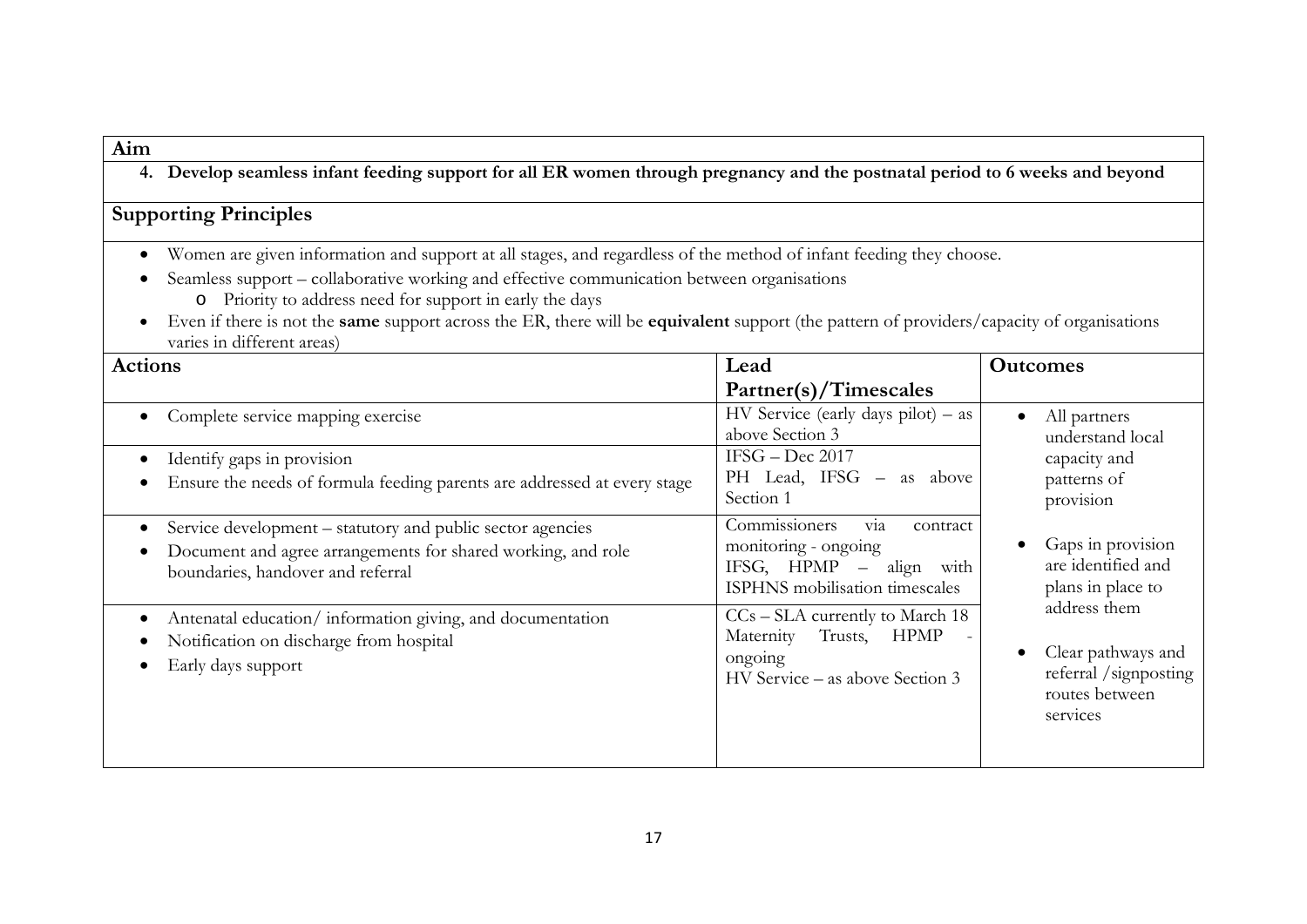**5.** Peer support –production of a sustainable model, with effective governance structures

- The model needs to be helpful to women, to assist to the host organisation's aims, and build social capital/skills for the volunteers involved
- Not a substitute for statutory services
- Principles of collaborative working and effective communication apply

| <b>Actions</b>                                                                                                                                                                                                           | Lead                                                                                                    | <b>Outcomes</b>                                                                                                                                                                                                |
|--------------------------------------------------------------------------------------------------------------------------------------------------------------------------------------------------------------------------|---------------------------------------------------------------------------------------------------------|----------------------------------------------------------------------------------------------------------------------------------------------------------------------------------------------------------------|
|                                                                                                                                                                                                                          | Partner(s)/Timescales                                                                                   |                                                                                                                                                                                                                |
| Service development – peer support and $3rd$ sector agencies<br>Engage existing groups<br>Pilot and develop Peer Support Service<br>Reinforce co-ordination and governance arrangements<br>Develop a sustainability plan | $\{CCs - SLA \text{ currently to }\}$<br>} March 18<br>IFSG - achieved<br>PH Lead, IFSG - March<br>2018 | Peer supporter<br>$\bullet$<br>workforce embedded<br>as part of overall<br>support for women<br>Clear supervision<br>$\bullet$<br>, governance and<br>training arrangements<br>in place for peer<br>supporters |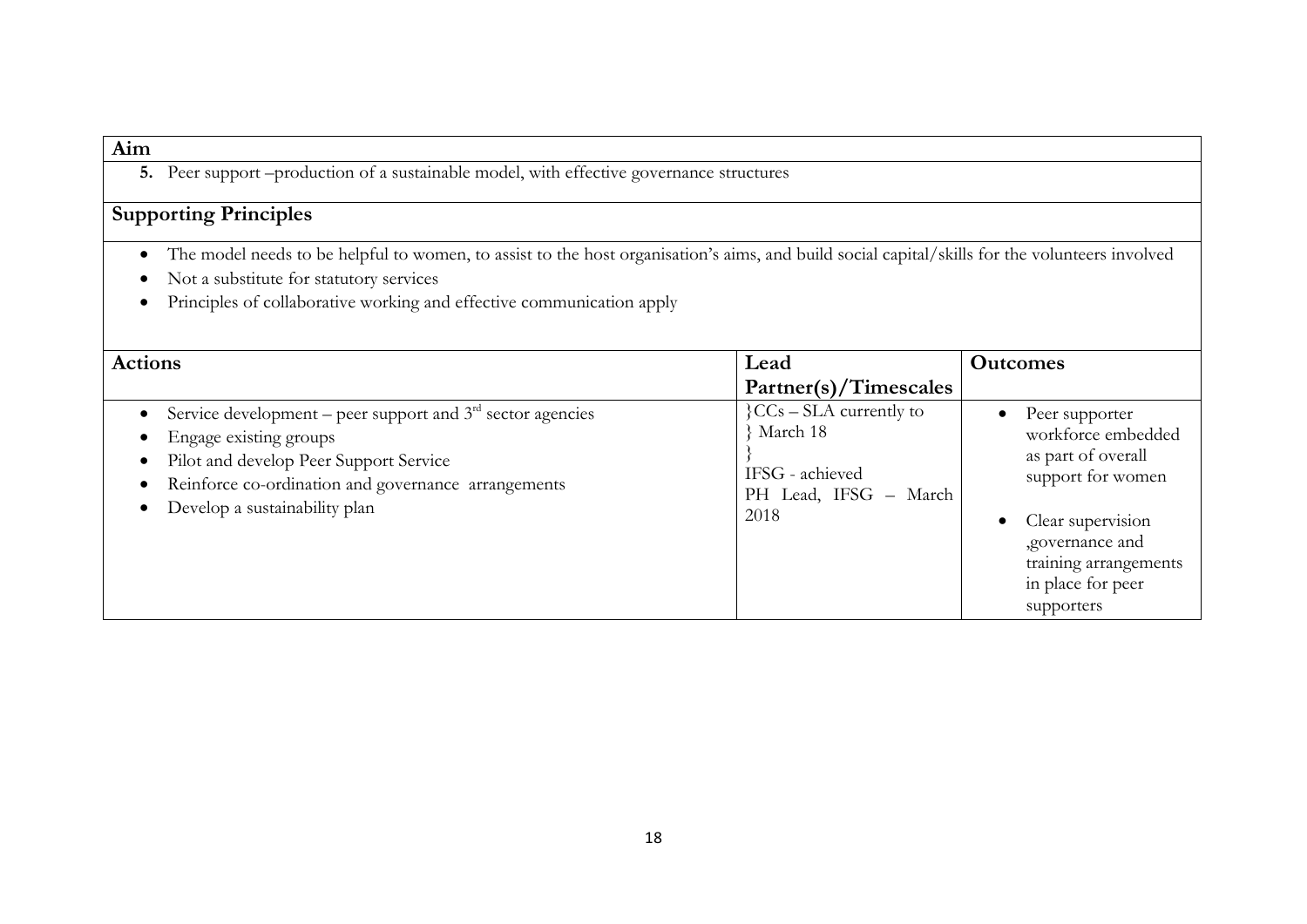**6.** Facilitate the development of emotional attachment between parents and infants

- Relevant to all mothers and babies regardless of feeding method
- Key role of Children's Centres in reinforcing (BFI standards)
- Potential wider outcomes assist in delivering reduction in family problems later on (link to healthy child pathway/ benefits for children's social care)

| <b>Actions</b>                                                                                                                                                                                                                                  | Lead                                                                        | <b>Outcomes</b>                                                                                                                                                                                                                                                         |
|-------------------------------------------------------------------------------------------------------------------------------------------------------------------------------------------------------------------------------------------------|-----------------------------------------------------------------------------|-------------------------------------------------------------------------------------------------------------------------------------------------------------------------------------------------------------------------------------------------------------------------|
|                                                                                                                                                                                                                                                 | Partner(s)/Timescales                                                       |                                                                                                                                                                                                                                                                         |
| Promote importance of parent and baby bonding and attachment<br>$\bullet$<br>Promote neurological development of child, negative impact of stress and<br>importance of attachment<br>Adopt evidence based approach to parenting across services | CCs, All agencies – align<br>with timescales for ERoY<br>Parenting Strategy | Increased awareness of<br>$\bullet$<br>parents of the<br>importance of early<br>attachment<br>Increased confidence<br>of parents in bonding<br>with their infants and<br>how infant feeding can<br>help<br>Early identification,<br>referral and support<br>for parents |
|                                                                                                                                                                                                                                                 |                                                                             | experiencing<br>difficulties.                                                                                                                                                                                                                                           |